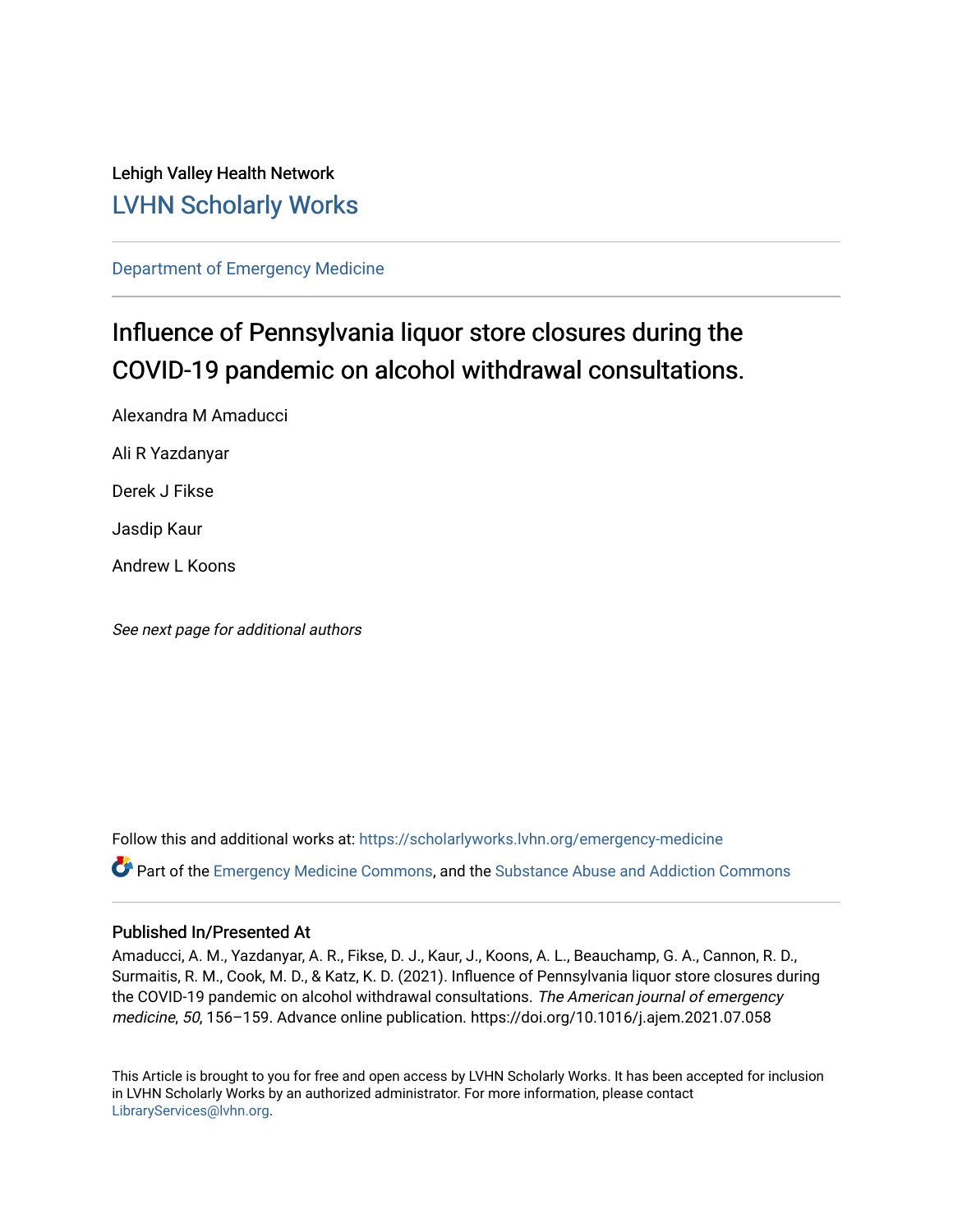### Authors

Alexandra M Amaducci, Ali R Yazdanyar, Derek J Fikse, Jasdip Kaur, Andrew L Koons, Gillian A Beauchamp, Robert D Cannon, Ryan M Surmaitis, Matthew D Cook, and Kenneth D Katz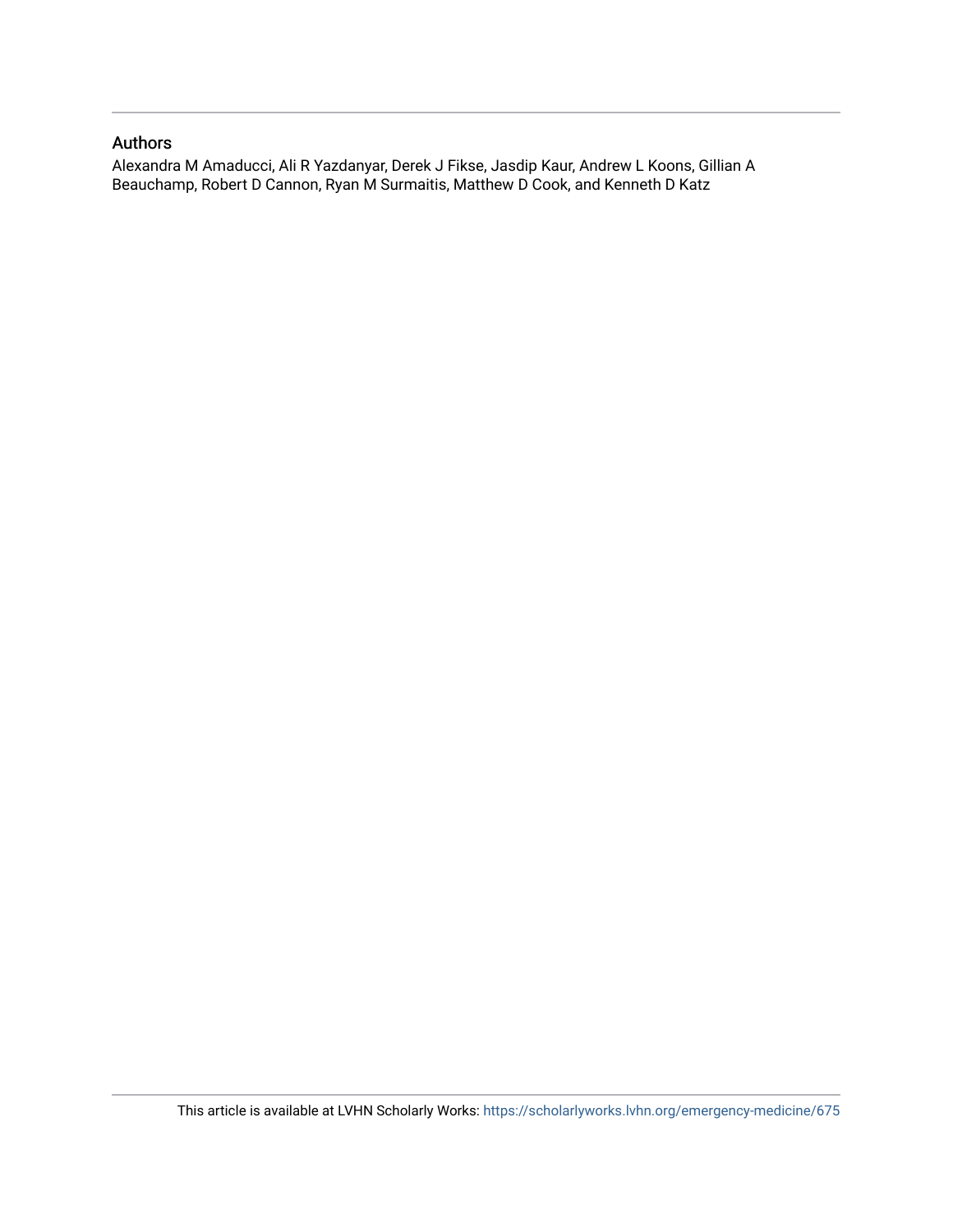



### American Journal of Emergency Medicine

journal homepage: <www.elsevier.com/locate/ajem>

### Influence of Pennsylvania liquor store closures during the COVID-19 pandemic on alcohol withdrawal consultations



Alexandra M. Amaducci, DO ⁎, Ali R. Yazdanyar, DO, PhD, MMM, MS, Derek J. Fikse, DO, Jasdip Kaur, BS, Andrew L. Koons, DO, Gillian A. Beauchamp, MD, Robert D. Cannon, DO, Ryan M. Surmaitis, DO, Matthew D. Cook, DO, Kenneth D. Katz, MD

Lehigh Valley Health Network, USF Morsani College of Medicine, Allentown, PA, United States of America

#### article info abstract

Article history: Received 22 March 2021 Received in revised form 19 July 2021 Accepted 29 July 2021 Available online xxxx

Keywords: Alcohol withdrawal COVID-19 Alcohol use disorder Toxicology

Introduction: Alcohol withdrawal syndrome (AWS) is a serious consequence of alcohol use disorder (AUD). Due to the current COVID-19 pandemic there was a closure of Pennsylvania (PA) liquor stores on March 17, 2020. Methods: This is a retrospective, observational study of AWS patients presenting to a tertiary care hospital. We used descriptive statistics for continuous and categorical variables and compared AWS consults placed to the medical toxicology service for six months preceding liquor store closure to those placed between March 17, 2020 and August 31, 2020. We compared this to consults placed to the medical toxicology service placed from October 1, 2019 through March 16, 2020. Charts were identified based on consults placed to the medical toxicology service, and alcohol withdrawal was determined via chart review by a medical toxicologist. This study did not require IRB approval. We evaluated Emergency Department (ED) length of stay (LOS), weekly and monthly consultation rate, rate of admission and ED recidivism, both pre- and post-liquor store closure.

Results: A total of 324 AWS consults were placed during the ten month period. 142 (43.8%) and 182 (56.2%) consults were pre- and post-liquor store closure. The number of consults was not statistically significant comparing these two time frames. There was no significant difference by patient age, gender, or race or by weekly or monthly consultation rate when comparing pre- and post-liquor store periods. The median ED LOS was 7 h (95% Confidence Interval (CI) Larson et al. (2012), Pollard et al. (2020) [5, 11]) and did not significantly differ between pre- and post-liquor store periods ( $p = 0.78$ ). 92.9% of AWS patients required admission without significant difference between the pre- and post-liquor store closure periods (94.4% vs. 91.8%,  $p = 0.36$ ). There was a significant increase in the number of AWS patients requiring a return ED visit (Odds Ratio 2.49; 95% CI [1.38, 4.49]) post closure.

Conclusion: There were nearly 2.5 times greater odds of ED recidivism among post-liquor store closure AWS patients compared with pre-closure AWS patients.

© 2021 Elsevier Inc. All rights reserved.

#### 1. Introduction

The COVID-19 pandemic has placed significant strain on the United States (US) health care system and has hampered the ability to care for those suffering from alcohol use disorder (AUD) [[1](#page-4-0)]. Alcohol withdrawal syndrome (AWS) is a complex and potentially life-threatening medical condition that warrants early involvement of a medical toxicologist, where available, to help guide management [\[2\]](#page-5-0). Alcohol withdrawal syndrome was already one of the most common reasons to consult the medical toxicology service at Lehigh Valley Health Network. However, with the forced PA liquor store closure beginning March 17, 2020 due to COVID-19, a rise in AWS patients was predicted.

Alcohol withdrawal syndrome occurs after cessation of ethanol consumption and commonly includes clinical manifestations such as tremulousness, hallucinations, seizures and delirium tremens. Common pharmacologic treatments for AWS include intravenous fluids, dextrose, thiamine and titrated benzodiazepines or barbiturates. Additionally, linking a patient to a comprehensive rehabilitation treatment program is critical to maintain long-term success [[3](#page-5-0)].

### 2. Methods

E-mail address: [Alexandra.Amaducci@lvhn.org](mailto:Alexandra.Amaducci@lvhn.org) (A.M. Amaducci).

This was a retrospective, observational study of patients presenting to a tertiary care hospital with AWS. We used descriptive statistics to analyze continuous and categorical variables. We assessed continuous

<sup>⁎</sup> Corresponding author at: LVH-M-5th floor EM Residency Suite 2545 Schoenersville Road, Bethlehem, PA 18017, United States of America.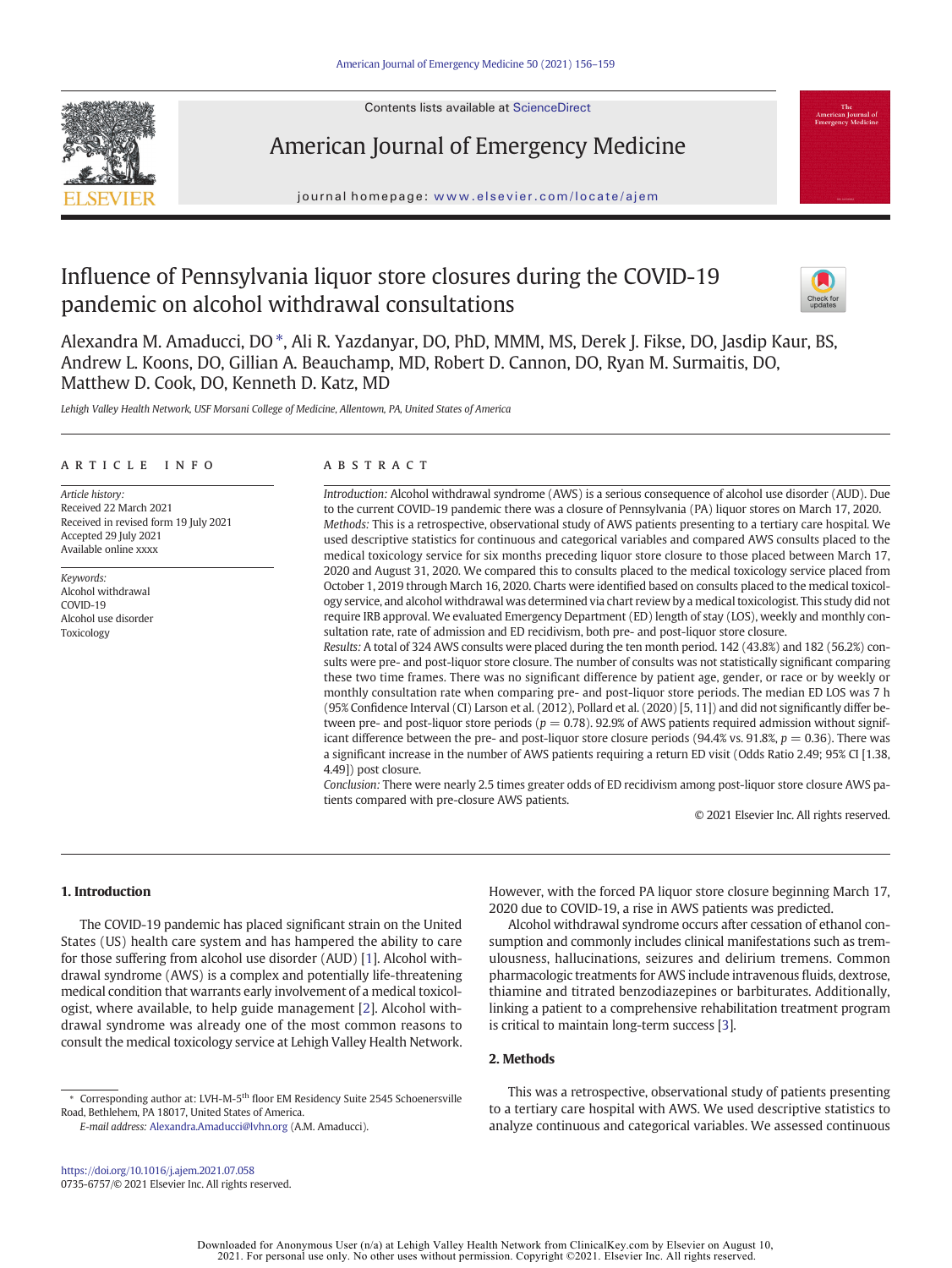#### <span id="page-3-0"></span>Table 1

|               | Pre-Closure<br>$n(\%)$ | Post-Closure<br>$n(\%)$ | P Value |
|---------------|------------------------|-------------------------|---------|
| Age           |                        |                         | 0.24    |
| $21 - 40$     | 48(33.8)               | 46(25.3)                |         |
| $41 - 60$     | 67(47.2)               | 99(54.4)                |         |
| 61 and Older  | 27(19.0)               | 37(20.3)                |         |
| Female        | 30(21.1)               | 50(27.5)                | 0.19    |
| Non-Caucasian | 12(8.45)               | 18(9.9)                 | 0.70    |
| Discharged    | 8(5.6)                 | 15(8.2)                 | 0.36    |
| ED Return     | 19(13.4)               | 49(26.9)                | 0.002   |
|               |                        |                         |         |

variables for normality, graphically and by the Ryan-Joiner normality test. We presented continuous variables as either means  $(\pm$ standard deviation) or the median (25% Quartile, 75% Quartile), and categorical variables as frequencies and percentages.We compared continuous variables using the two-sample t-test or the Mood's median test and categorical variables using the Chi squared or the Fisher's Exact test. We used logistic regression to calculate the odds of a return to the ED after adjusting for potential confounders of age, gender, and race. We based statistical significance on a two-sided test using a significance level of 0.05 ( $p$  value  $\leq$ 0.05) and conducted this analysis using Minitab 17 (Minitab Inc.).

#### 3. Results

There was a total of 324 consults—of which 142 (43.8%) were preliquor, and 182 (56.3  $= 2\%)$  post-liquor store closure. Over half of the patients ( $n = 166, 51.2\%$ ) were 41–60 years old, while the remaining were either 21 to 40 ( $n = 94$ , 29%) or over 61 years old ( $n = 64$ , 19.8%). The patients were predominantly male ( $n = 244$ , (75.3%)) and Caucasian ( $n = 294$ , (90.7%)). As shown in Table 1, there was no significant difference in patient age, gender, or race when comparing pre- and post-liquor store periods.

The median emergency department ED length of stay LOS was 7 h (5,10). The median ED LOS did not significantly differ between the pre- and post-liquor store periods (7.0 vs 7.0 h;  $p = 0.78$ ). The average ( $\pm$ standard deviation) monthly rate of consultation pre- and post- liquor store closure was  $25.5 \pm 10.2$  and  $34.2 \pm 16.9$ ,



Fig. 1. Monthly frequency of Alcohol Withdrawal Syndrome consults pre- and post-closure of PA liquor stores. Fig. 1b. Weekly frequency of Alcohol Withdrawal Syndrome consults.

157

Downloaded for Anonymous User (n/a) at Lehigh Valley Health Network from ClinicalKey.com by Elsevier on August 10, 2021. For personal use only. No other uses without permission. Copyright ©2021. Elsevier Inc. All rights reserved.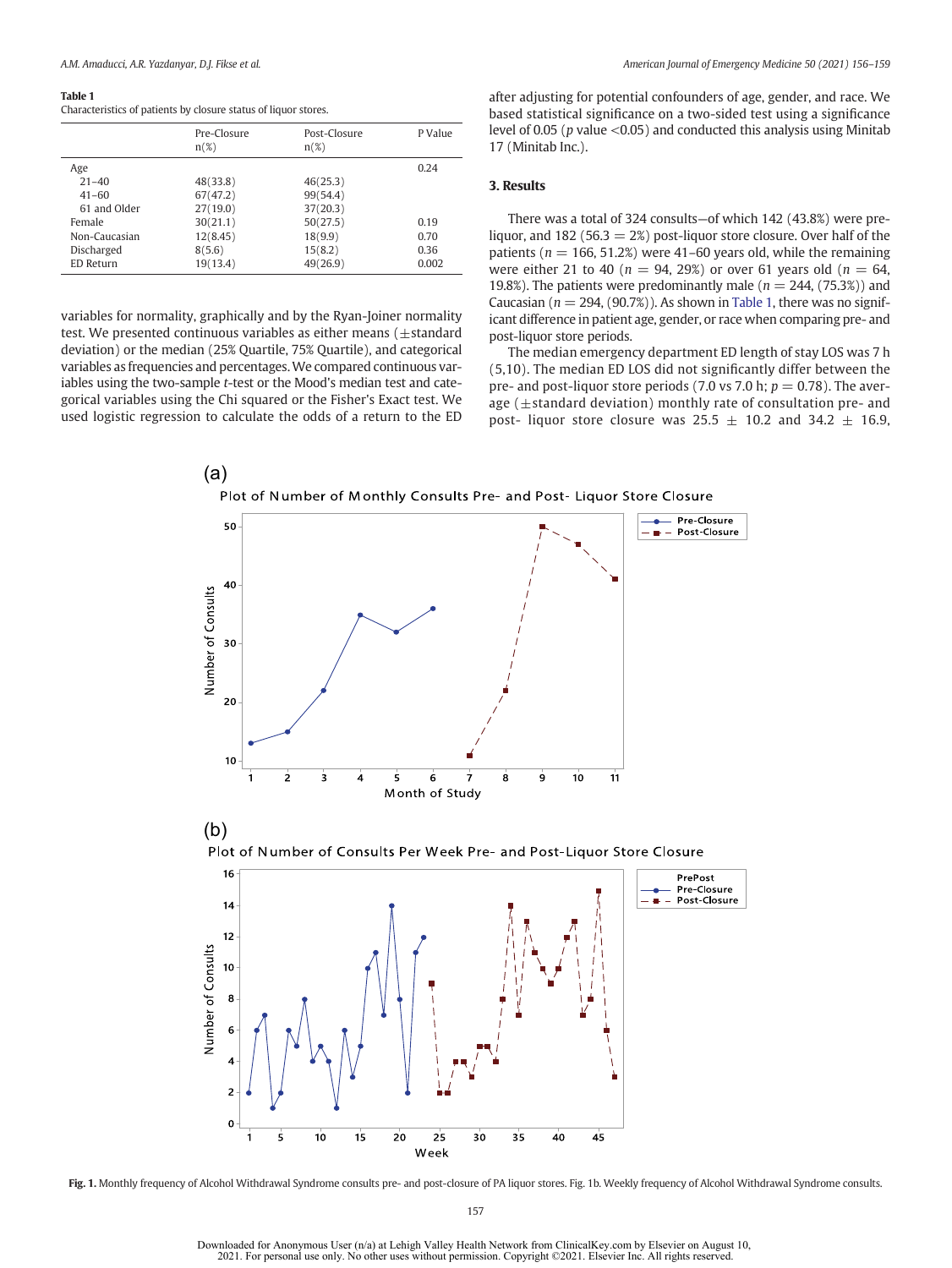<span id="page-4-0"></span>respectively. [Fig. 1a](#page-3-0) and [1](#page-3-0)b display the weekly and monthly frequency of consultations pre- and post- liquor store closure, respectively. The mean  $(\pm$ standard deviation) weekly rate of consultation pre- and post- liquor store closure was  $6.1 \pm 3.7$  and 7.7  $\pm$  4.0, respectively. The difference in the mean monthly ( $p =$ 0.35) and weekly ( $p = 0.16$ ) rate of consult between pre- and post-liquor closure was not statistically significant.

The majority of the patients required an admission ( $n = 91, 92.9\%$ ) with no significant difference between pre- and post-liquor store closure time periods (94.4% vs 91.8%,  $p = 0.36$ ). Table 2 displays the odds of a return to the ED among patients in the post-liquor store closure relative to pre-closure after adjusting for age, race, and gender. As shown, there was nearly two and a half fold greater odds of return to the ED among the post-closure patients as compared with the pre-closure period patients (Odds Ratio [OR], 2.49; 95% Confidence Interval [CI], 1.38, 4.49).

#### 4. Discussion

Our study demonstrated an increase in ED recidivism following liquor store closures during the COVID-19 pandemic. The etiology of this increase is likely multifactorial and potentially reflects the highrisk nature of the disease of AUD. Alcohol use is the third leading cause of preventable death and is responsible for approximately 95,000 deaths annually [\[4\]](#page-5-0). It is estimated that AUD affects nearly onethird of US adults at some point in their lives.

Patients with AWS experience a high rate of recidivism and multiple hospital admissions due to several risk factors, including medical comorbidities, psychiatric comorbidities, other substance use disorders, and lower level of education [[5\]](#page-5-0). Moreover, feelings of social isolation increase stress and decrease cognitive control, which are also major AUD risk factors. In contrast, social support is a protective factor for AUD [\[6](#page-5-0)]. Not only is stress a trigger for increased alcohol use, but persistent alcohol use and recurrence of use promote a persistent dysregulation of brain reward and stress systems [\[7\]](#page-5-0). Social distancing, isolation and quarantine are essential measures to prevent the spread of COVID-19; however, these conditions may worsen substance use disorder (SUD) or lead to recurrent substance use [1]. As a result of the COVID-19 pandemic, increases in AUD were estimated at 19% according to one source. Similarly, 32% of persons who drink alcohol regularly reported increased use during the pandemic [\[9](#page-5-0)].

As shown in [Fig. 1,](#page-3-0) there was a sharp rise in the number of AWS consultations. This correlates with the first two months of the pandemic and likely reflects increased social isolation and financial stress. In addition to rising SUD, there was a decrease in overall ED volume in the hospital network. Comparing the network ED volumes between October 2019 to March 16, 2020 and March 17, 2020 to August 31, 2020, there was an approximate 32% decline in the ED volume. This highlights that although there was a decrease in the overall ED volume, patients with SUD were still seeking treatment and the high rate of recidivism.

The increase in ED recidivism for AUD following closures of liquor stores is consistent with other studies which have demonstrated pandemic-related increase in consumption of alcohol, coupled with poor underlying mental health in vulnerable individuals [\[10](#page-5-0)]. One study found the frequency of alcohol use increased overall, especially in and

#### Table 2

Odds of Return to the Emergency Department.

|                      | 0 <sub>R</sub> | (95% CI)     |
|----------------------|----------------|--------------|
| Pre- vs Post-Closure | 2.49           | (1.38, 4.49) |
| Female vs Male       | 0.93           | (0.49, 1.76) |
| Age                  |                |              |
| $21 - 40$            | Reference      |              |
| $41 - 60$            | 0.73           | (0.39, 1.36) |
| 61 and Older         | 0.73           | (0.48, 1.63) |
|                      |                |              |

Abbreviations: OR represents Odds Ratio; CI, Confidence Interval.

adult women aged 30 to 59, indicating that increased use of alcohol itself is another consequence of the US COVID-19 pandemic [\[11\]](#page-5-0). Aside from the deleterious physical consequences of increased alcohol use, excessive alcohol consumption can lead to, or worsen, mental health problems such as depression and anxiety. [\[11](#page-5-0)] Additional COVID-19 related factors reported in the literature include a reduced access to supply of alcohol placing dependent individuals at risk for severe withdrawal, as well as increased barriers to accessing treatment for substance use [\[12](#page-5-0)]. While our study did not explore the underlying factors contributing to increased recidivism, future studies may highlight potential causes of increased risk within this vulnerable population during a national crisis. To reduce risk among vulnerable patients with SUD or AUD, development of mechanisms to both improve harm reduction and also promote linkage to treatment that can withstand crises is warranted.

One limitation of our study is that the patient population included only those treated by a medical toxicologist. There were likely other patients treated in the hospital for AUD or AWS not examined by the medical toxicology service.

#### 5. Conclusion

In the context of the US COVID-19 pandemic and ensuing PA liquor store closure, there was both a 12.5% increase in AWS consults to the medical toxicology service and nearly 2.5 times greater odds of ED recidivism among post-liquor store closure AWS patients compared with pre-closure AWS patients.

Acknowledgements: The authors would like to acknowledge Jessica Jacoby, MS, and Alexis Saladino, BS, for their scholarly work in formatting this manuscript.

Funding Sources: This work was supported by the Dorothy Rider Pool Health Care Trust Research and Development Award for Clinical Excellence # 20121584–012.

#### Informed consent

All procedures followed were in accordance with the ethical standards of the responsible committee on human experimentation (institutional and national) and with the Helsinki Declaration of 1975, as revised in 2000 (5). Informed consent was obtained from all patients for being included in the study.

The authors declare that there is no conflict of interest regarding the publication of this article. The authors have no outside support information, conflicts or financial interest to disclose and this work has not been published elsewhere.

This work was supported by the Dorothy Rider Pool Health Care Trust Research and Development Award for Clinical Excellence # 20121584–012.

This study was approved for human research by Lehigh Valley Hospital and Health Network's IRB (STUDY00000652).

#### Author contributions

All authors provided substantial contributions to conception and design, acquisition of data, or analysis and interpretation of data. All authors gave final approval of the version of the article to be published.

#### Declaration of Competing Interest

None.

#### References

[1] Ornell F, Moura HF, Scherer JN, Pechansky F, Kessler FHP, von Diemen L. The COVID-19 pandemic and its impact on substance use: Implications for prevention and treatment. Psychiatry Res. 2020 Jul;289:113096. [https://doi.org/10.1016/j.psychres.2020.](https://doi.org/10.1016/j.psychres.2020.113096) [113096](https://doi.org/10.1016/j.psychres.2020.113096) Epub 2020 May 13. PMID: 32405115; PMCID: PMC7219362.

158

Downloaded for Anonymous User (n/a) at Lehigh Valley Health Network from ClinicalKey.com by Elsevier on August 10, 2021. For personal use only. No other uses without permission. Copyright ©2021. Elsevier Inc. All rights reserved.